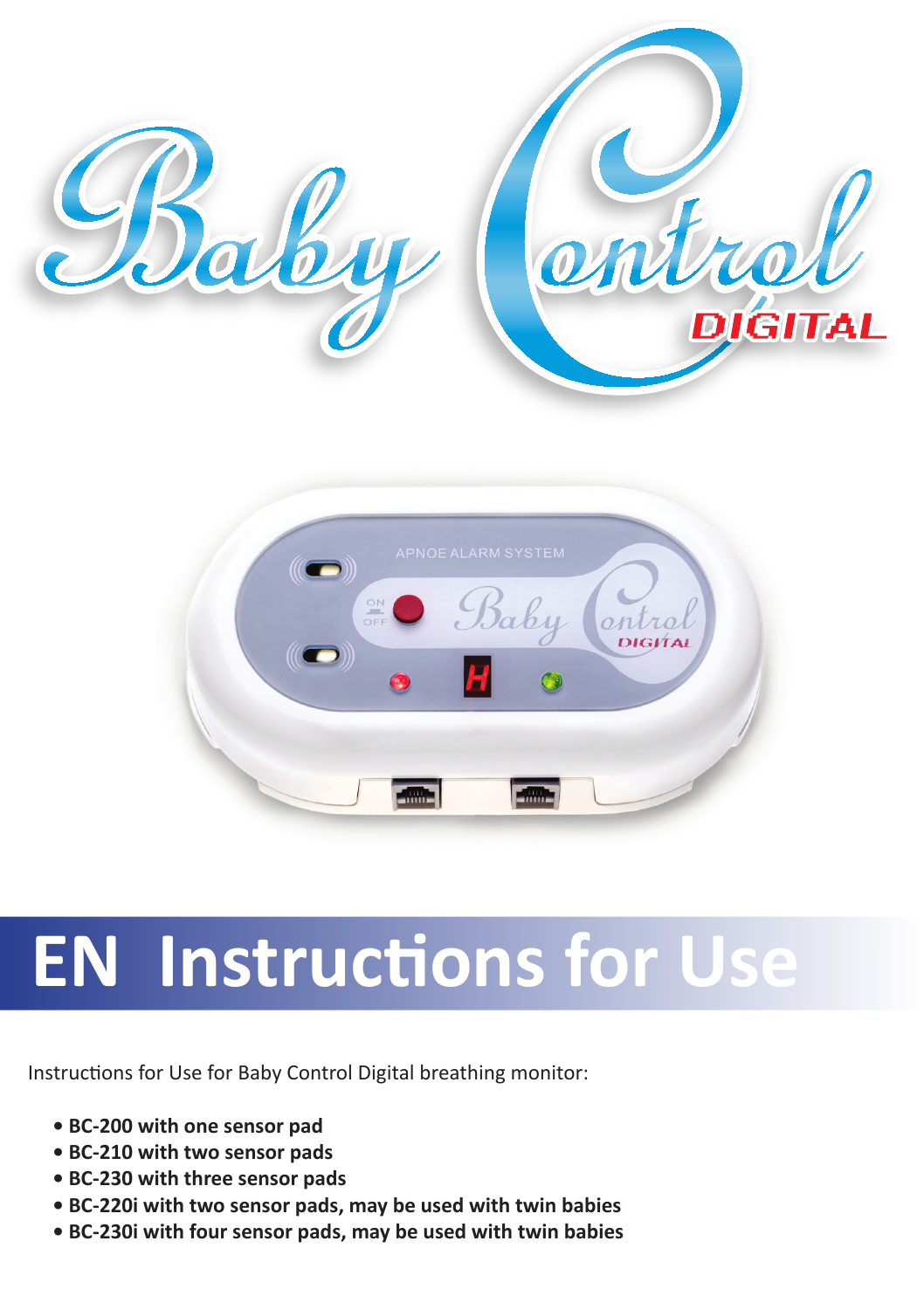### **Introduction**

ò.

#### *Dear mum, dear dad!*

*Thank you for purchasing Baby Control Digital breathing monitor. Thus you take a step to ensure safe and undisturbed sleep for your baby and for you as well. Baby Control Digital continuously monitorsyour baby's breathing movement rate during periods spent in bed, crib or pram, or wherever you use it.* 

*We hope you will be satisfied with Baby Control Digital breathing monitor.*

#### *Your Baby Control Digital Team*

#### **Why is it important that parents use the breathing monitor?**

**During their first year of life, infants are at risk of the so-called sudden infant death syndrome (SIDS) that is described as a sudden and unexpected death of an otherwise healthy child.**

**Children under one year of age have irregular breathing patterns, and may even stop breathing. The breathing monitor is the only device that is able to continuously monitor the characteristic breathing movements of your baby when lying in a bed, crib or pram and provide early warning of any potentially dangerous situation. It may thus prevent the already mentioned sudden infant death syndrome. If the parent detects the** 

**suspension of breathing (apnea) in time and is able to respond appropriately and restore breathing, the baby is likely to be saved.** 

**Using the breathing monitor is the most efficient way to prevent SIDS. Baby Control Digital breathing monitor can save life, but is not a life-saving device.** 

### **Description of functions of Baby Control Digital breathing monitor (BC-200, BC-210, BC-230, BC-220i, BC-230i)**

**1.** Baby Control Digital continuously monitors the breathing of a baby sleeping in the bed, crib or pram, etc.

**2.** The sensor pad placed directly on the grating under the mattress senses the baby's breathing movements. Information is then given to the control unit to evaluate the measured values.

**3.** Baby Control Digital breathing monitor detects any breathing suspension. In case of danger, i.e. if the value of breathing movements of the baby is more than twelve seconds under the pre-set threshold level of detection (see Adjusting the threshold level of detection), Baby Control Digital generates a noisy alarm.

**4.** But Baby Control Digital is in no way able to intervene in a dangerous situation that occurs. Only that person who underwent a dedicated training course is able to give artificial breathing and perform resuscitation. Ask your doctor for advice.

**IMPORTANT:** Check regularly the functionality of your Baby Control Digital breathing monitor during operation! Please contact your distributor in case you have observed any defect to your Baby Control Digital.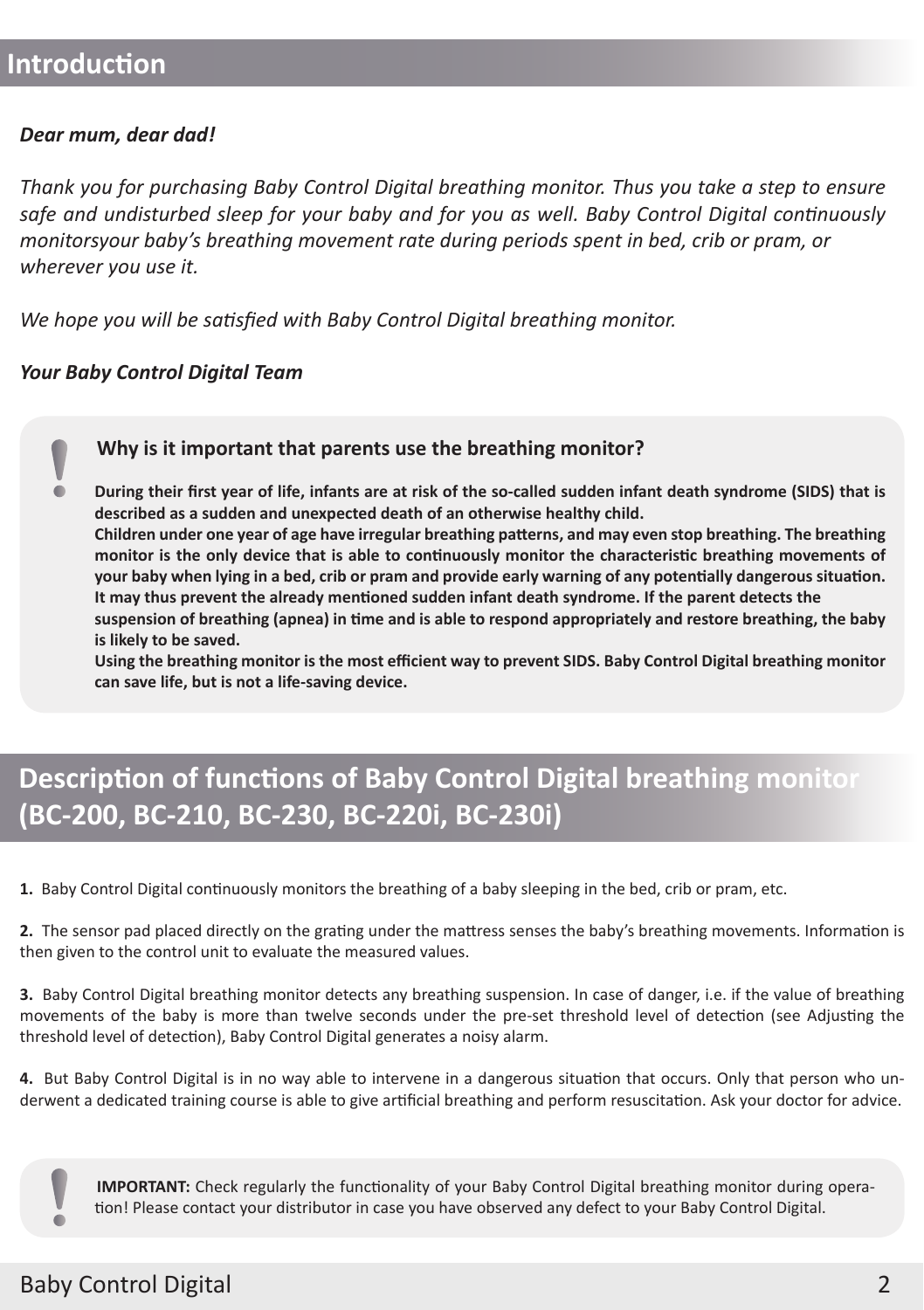#### **1. Detection is accomplished through the mattress**

Baby Control Digital breathing monitor has no direct contact with your baby. Its use does not influence the normal life conditions of the family and their baby. It is discreet and easy to use.

#### **2. Uniquely large monitored area**

The size of one sensor pad is 300 x 500 mm. Depending on the type Baby Control Digital breathing monitors have one, two, three or four (twin type) sensor pads. The device with three sensor pads is able to monitor the surface of most baby beds. Your fear that your baby can move outside the monitored area can be reduced by using a device with more sensor pads.

#### **3. Variable placing of sensor pads**

You may place the sensor pad in the baby's temporary bed as well; just take the control unit with it.

#### **4. Perfect sideward sensibility**

Even if the baby is not lying right on the sensor pad, the device is able to detect breathing movements coming from the side, so don't be afraid of insufficient monitoring.

- **5. It can be used with all mattress and grating types** The sensor pad of Baby Control Digital breathing monitor is placed directly on the bed grating and can be safely used with any mattress no matter how thick it is or what material it is made from.
- **6. Digitally adjustable threshold level of detection** By only several clicks of a button, it is possible to adjust the threshold level of detection of the baby's breathing movements, which best suits the environment in question.
- **7. Digital representation of the breathing movement intensity** You may watch the intensity of your baby's breathing movements on the scale from 0 to 9 on the display that is well visible also in the dark (luminous).Thus it is possible to check with only one look, whether Baby Control Digital breathing monitor is appropriately adjusted for your baby's breathing.
- **8. Baby Control Digital breathing monitor is able to play backevents of the last nine minutes in one-minute steps**  Baby Control Digital breathing monitor will play back the recorded events from the digital memory, which may provide important information on the details of any breathing suspension.

#### **9. Double (safety) siren**

Baby Control Digital breathing monitor is equipped with a safety double siren.

#### **10. Battery voltage monitoring**

If the battery voltage is low, the device will signalize the battery replacement when turned on.

#### **11. Two-years warranty of immediate replacement**

In case of any problems, we will replace your Baby Control Digital breathing monitor forthwith.

### **Baby Control Digital breathing monitor accessories**

#### **Baby Control Digital BC-200 breathing monitor package includes:**

1 pc - BC-103 control unit

- 1 pc BC-101 sensor pad wrapped in plastic (without phthalates according to the European standards)
- 2 pcs Alkaline AA batteries
- 1 pc Instructions for Use

*Baby Control Digital BC-200 breathing monitor is in control of every function that characterizes the Baby Control Digital product series: digital representation of movement intensity, event memory, digitally adjustable threshold level of detection, double safety siren, battery voltage monitoring, etc. The device package includes the large size sensor pad that provides sufficient and safe detection of breathing movements in small baby beds. Due to the high level of sideward sensibility of the sensor pad, the device is able to monitor even larger surfaces than is the size of the sensor pad itself. In case of need, it may be supplemented with two more pads (the additional pad is not part of the package). The advantage of this breathing monitor type is its favourable price.*

### Baby Control Digital 3 and 3 and 3 and 3 and 3 and 3 and 3 and 3 and 3 and 3 and 3 and 3 and 3 and 3 and 3 and 3 and 3 and 3 and 3 and 3 and 3 and 3 and 3 and 3 and 3 and 3 and 3 and 3 and 3 and 3 and 3 and 3 and 3 and 3 a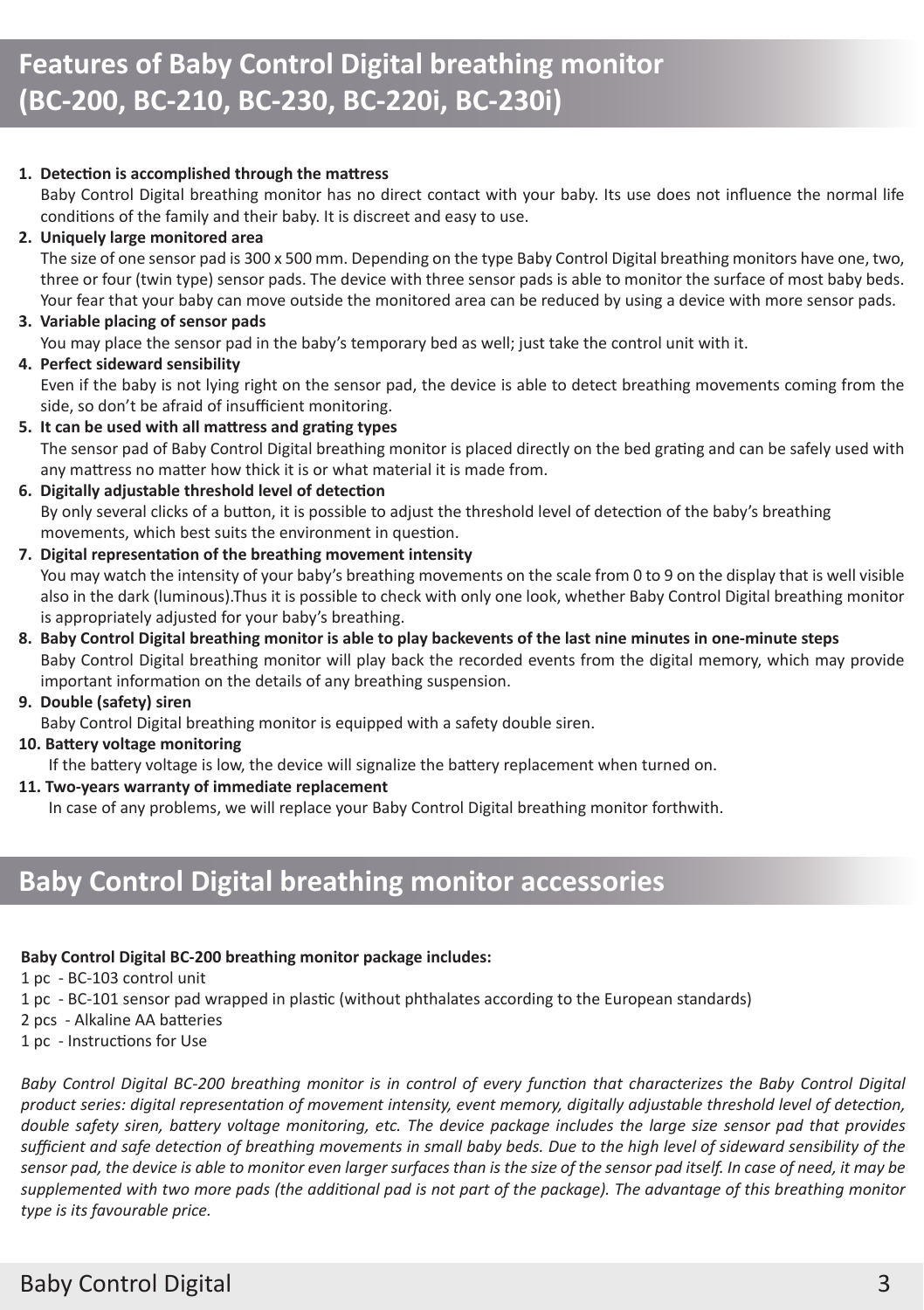#### **Baby Control Digital BC-210 breathing monitor package includes:**

1 pc - BC-103 control unit

- 2 pcs BC-101 sensor pads wrapped in plastic (without phthalates according to the European standards)
- 2 pcs Alkaline AA batteries
- 1 pc Instructions for Use

*Baby Control Digital BC-210 breathing monitor is in control of every function that characterizes the Baby Control Digital product series. Because it has two sensor pads, the device monitors the entire surface of an average size baby bed. Baby Control Digital breathing monitor manages any and all control over the baby's breathing, it is therefore not necessary to use any additional equipment. This type provides maximum safety for the baby and an undisturbed sleep at night for the baby's mother.*

#### **Baby Control Digital BC-230 breathing monitor package includes:**

- 1 pc BC-103 control unit
- 3 pcs BC-101 sensor pads wrapped in plastic (without phthalates according to the European standards)
- 1 pc T-connection to connect sensor pads
- 2 pcs Alkaline AA batteries
- 1 pc Instructions for Use

*Baby Control Digital BC-230 breathing monitor is in control of every function that characterizes the Baby Control Digital product series. We recommend using this type of monitor for larger beds as with three sensor pads it is possible to cover much larger area. If your baby's bed is of a standard size, you can still make good use of the third sensor pad in a crib or temporary bed at grandparents. In such case itis not necessary to remove the sensor pads from under the baby, you only take with you the easily detachable control unit. Baby ControlDigital BC-230 breathing monitor is an excellent choice for those parents who prefer to use several independent sensor pads or those with bed of a larger size.*

#### **Baby Control Digital BC-220i breathing monitor (for twins) package includes:**

- 1 pc BC-104 control unit (usable both in one baby and twin baby mode)
- 2 pcs BC-101 sensor pads wrapped in plastic (without phthalates according to the European standards)
- 2 pcs T-connections to connect sensor pads
- 2 pcs Alkaline AA batteries
- 1 pc Instructions for Use

*Baby Control Digital BC-220i breathing monitor is in control of every function that characterizes the Baby Control Digital product series. This type of monitor offers a suitable solution for parents of twins who wish to ensure safety for their babies at lower cost. One sensor pad is intended for each baby. Experience shows that this solution is sufficient for twins until they are one year old. In case parents would need more sensor pads in the course of time, the device may be later extended. Baby Control Digital BC-220i breathing monitor is an ideal solution for twins at a really affordable price. It can also be used for one baby only and the second part later for the younger sibling.*

#### **Baby Control Digital BC-230i breathing monitor (for twins) package includes:**

- 1 pc BC-104 control unit (usable both in one baby and twin baby mode)
- 4 pcs BC-101 sensor pads wrapped in plastic (without phthalates according to the European standards)
- 2 pcs T-connections to connect sensor pads
- 2 pcs Alkaline AA batteries
- 1 pc Instructions for Use

*Baby Control Digital BC-230i breathing monitor is in control of every function that characterizes the Baby Control Digital product series. This type of breathing monitor is really unique. It can be used for twin babies with two sensor pads for each babyand for one baby as well. We just get an extra-large monitored area consisting of 4 sensor pads. Thanks to the number of sensor pads, it is no problem to put your baby to sleep alternatively in several beds. Only take the portable, easily detachable control unit always with the baby. We strongly recommend this type for parents having twins.*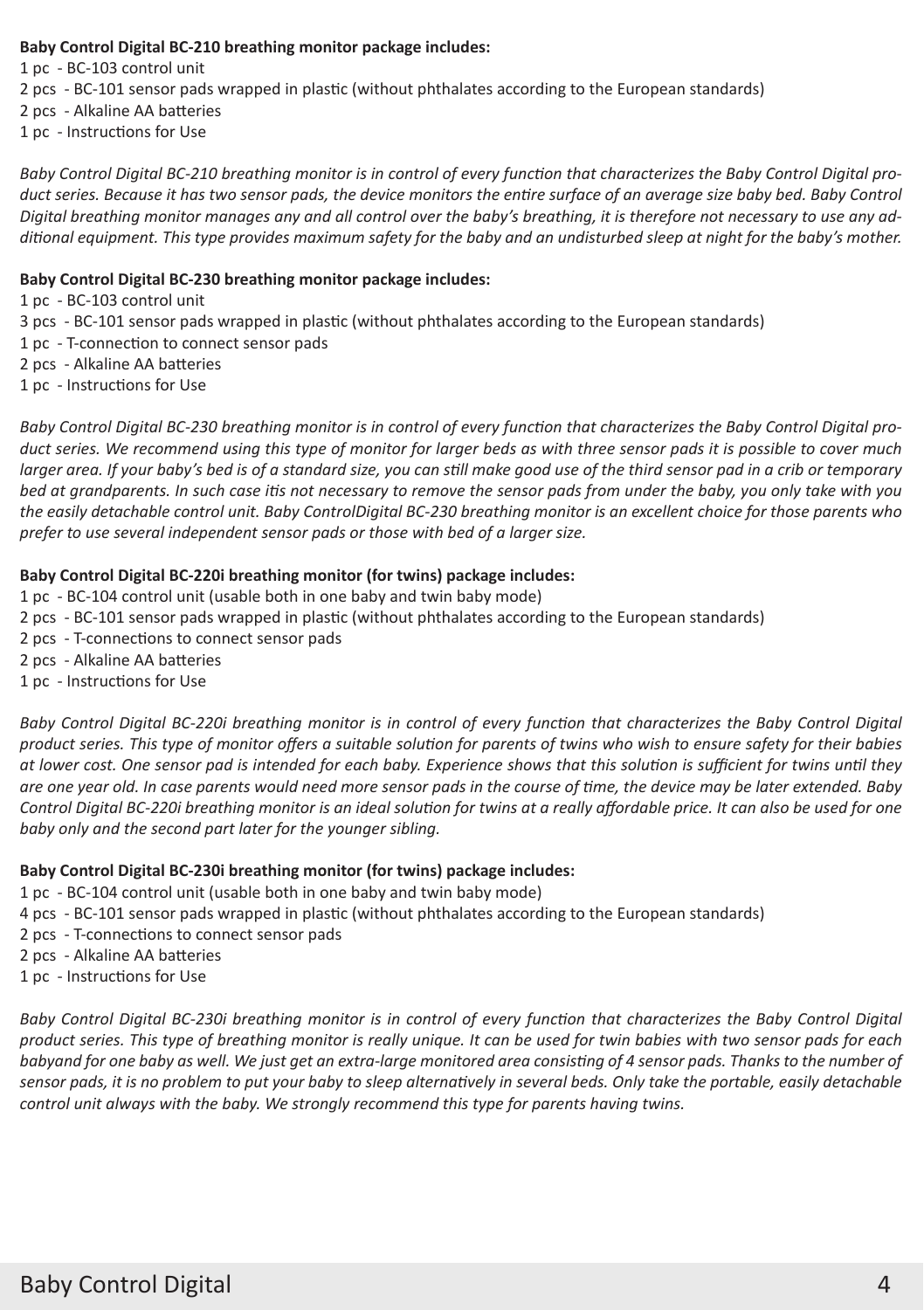#### **BC-Wireless supplementary unit to Baby Control Digital breathing monitor package includes:**

1 pc - BCR-402 Wireless unit

1 pc - BCR-406 small-scale display unit to be worn e.g. around the neck (rechargeable Li accumulator)

1 pc - Instructions for use

*What to do if the baby's room is situated far from the parents' room or from the kitchen where the mother spends a lot of time? The solution is BC-Wireless supplementary unit. The key-holder size receiving unit can be worn around your neck and you can thus be in a permanent contact with your baby and listen to the quiet,easeful sound signalling that everything is in order in the baby's room. If the baby wakes up and starts to babble or cry, you are immediately informed via the small receiving unit you have always with you. Due to the special technical solution of radio transmitter and its low output, the BC-Wireless unit produces practically no electrosmog and so it is both environment- and baby-friendly. Optimallistening distance is 15-30 metres. The supplementary BC-Wireless unit provides an excellent solution if you must stay away from your baby, but wish to see about her/him all the time.* 

#### **BC-Bluetooth wireless supplementary unit to Baby Control Digital breathing monitor package includes:**

1pc - BC-BT 3.2 wireless unit 1pc - Instructions for Use

*If you have smartphone running Android, Windows or iOS operating systems, then this supplementary unit is something you can't do without! You may freely move around your apartments and all information from Baby Control Digital breathing monitor will be displayed on your phone as well. Quiet, easeful sounds if everything is in order and noisy alarm in case of danger. The phone also signalizes if the baby babbles or cries. If you wish so, you can plunge deep into your baby's room sounds through the BC-Bluetooth supplementary unit. The working range of the supplementary unit is 15-25 metres within the apartments.* 

### **Control and display units of Baby Control Digital breathing monitor (BC-200, BC-210, BC-230, BC-220i, BC-230i)**







![](_page_4_Picture_12.jpeg)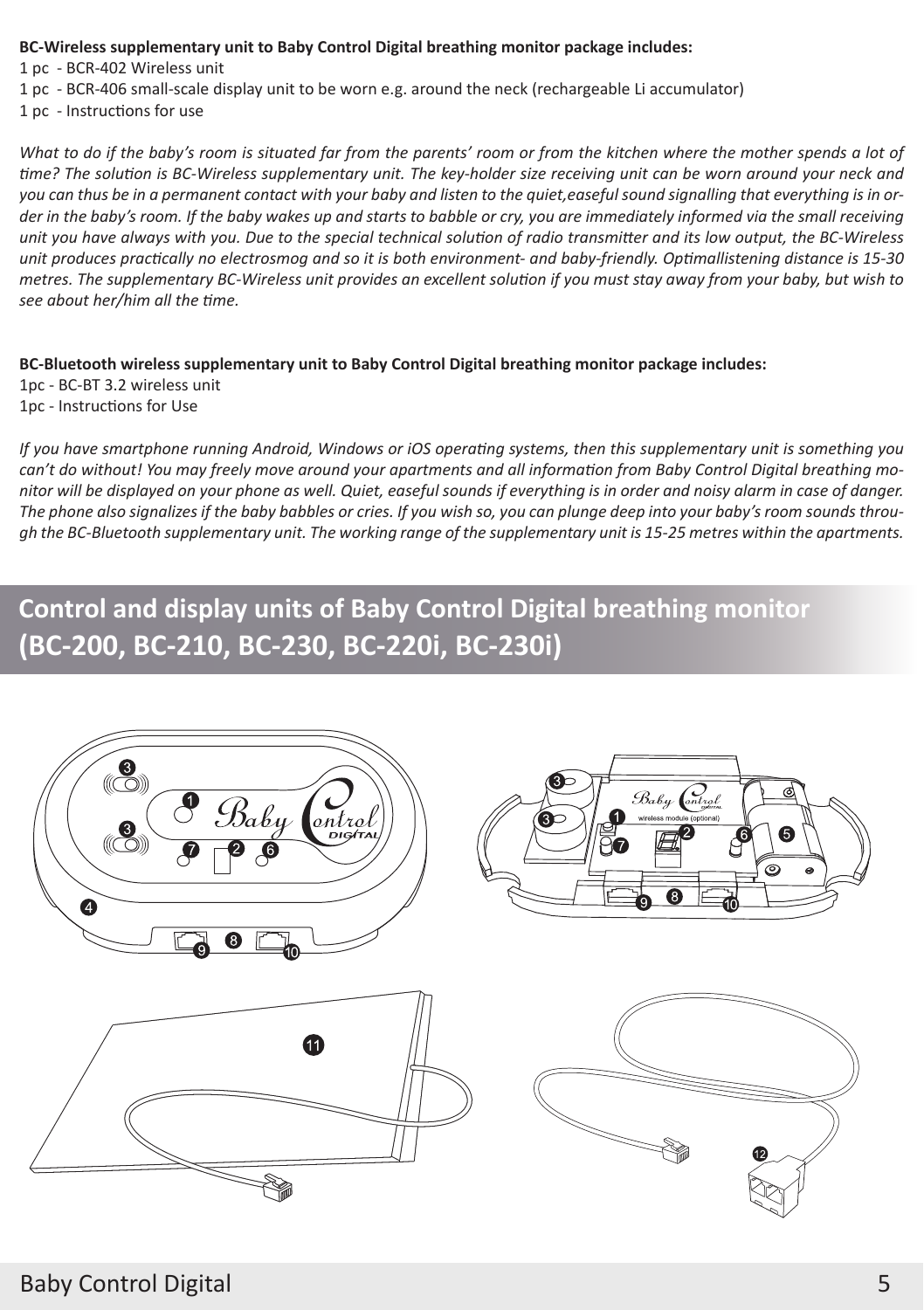#### **Legend**

- 1 on/off button
- 2 numerical display
- 3 two piezo speakers (acoustic alarm)
- 4 upper plastic cover
- 5 battery compartment (for two alkaline AA batteries)
- 6 green indicator light (sensor pad status), BC-220i and BC-230i have double indicator lights, i.e. green and red combined in one
- 7 red indicator light (alarm status), BC-220i and BC-230i have double indicator lights, i.e. green and red combined in one
- 8 control unit
- 9 left socket (to connect sensor pads)
- 10 right socket (to connect sensor pads)
- 11 sensor pad wrapped in plastic
- 12 T-connection (for more pads or for twins)

### **Putting Baby Control Digital breathing monitor to operation (BC-200, BC-210, BC-230)**

- 1. Detach the upper plastic cover (4) from the control unit (8). Parts are not fixed with any screw, it is only necessary to put them apart carefully.
- 2. Insert two alkaline AA batteries (do not use rechargeable batteries) into the battery compartment (5) inside the control unit (8). Make sure the batteries are in the marked +/– orientation.
- 3. Subsequently, the condition of batteries and control unit (8) are automatically tested. You will hear an acoustic signal from the speaker (3) twice and the green indicator light (6) flashes once and the red indicator light (7) flashes twice.
- 4. Attach the upper plastic cover (4) to the control unit (8).
- 5. Connect the sensor pad cable (11) to the socket (9 or 10) located on the side of the control unit (8). The sensor pad (11) can be connected to any of the sockets (9 or 10).
- 6. Place the sensor pad (11) evenly at the bed's grating approximately on the place where the baby's chest is to be situated and place the mattress over it. Never bend, fold or roll sensor pads!
- 7. Attach the control unit (8) to the baby's bed using Velcro clamps. Baby Control Digital cable must be secured so that the baby cannot pull it. The best way is to turnit around one of the bed bars.
- **8. Baby Control Digital breathing monitor is ready for operation.**

**INFORMATION:** When one sensor pad is used (BC-200 type), we recommend placing it under the mattress lengthwise for safety reasons; when two and more sensor pads are used (BC-210 and BC-230 types), place them crosswise. If all three sensor pads are needed (BC-230 type), connect them to the control unit using the T-connection (part of delivery). If the baby is already able to leave the place, the use of two or three sensor pads is advised, even though one sensor pad would fit the baby. It may occur that the baby moves off one sensor pad during sleep and so the other pad can take over the sensing function.

Typy monitorů dechu Baby Control Digital BC-200, BC-210, BC-230 používejte pouze pro jedno dítě. U typů BC-220i a BC-230i je možné v případě přesného nastavení (viz REŽIM DVOJČATA) rozdělení senzorových podložek mezi dvě děti.

**IMPORTANT**: In rare cases, especially with low weight babies or babies lying on their sides, it may occur that the sensor pad senses poorly and the displayed measured value is often below the pre-set threshold level of detection. A temporary solution may be to readjust the threshold level of detection (see Adjusting the threshold level of detection).

### Baby Control Digital 6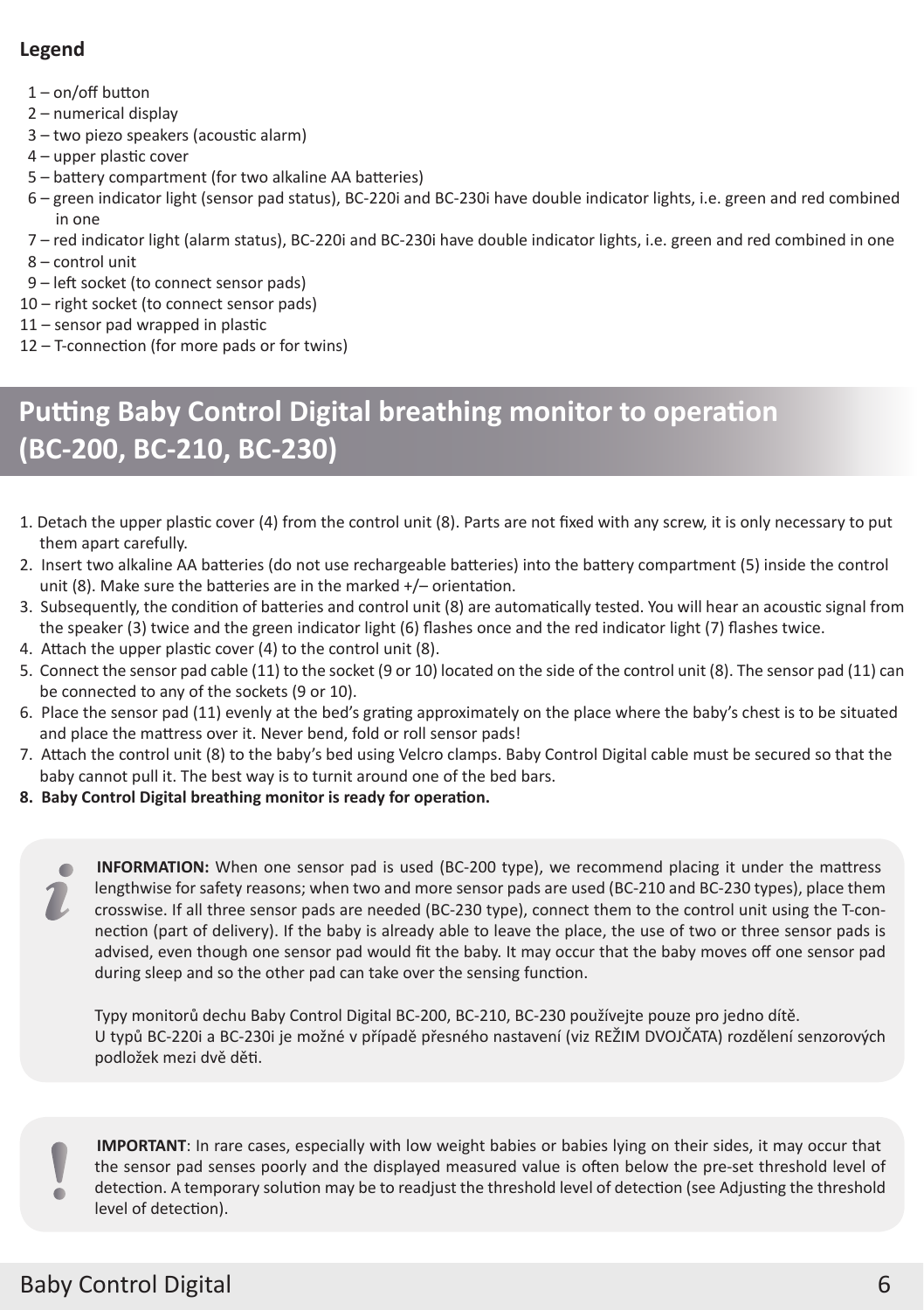![](_page_6_Picture_0.jpeg)

# **Switching ON/OFF your Baby Control Digital breathing monitor (BC-200, BC-210, BC-230)**

- 1. Press and hold the on/off button (1) for 2 seconds. Baby Control Digital breathing monitor will not start by any shorter pressing.
- 2. The pre-set threshold level of detection will flash on the display (2) five times. The factory setting is  $n3$ ".
- 3. Then the numerical values  $n^{0}$  = no movement,  $n^{1}$  to  $n^{9}$  = there is any movement will repeatedly flash on the display (2).
- **4. Baby Control Digital breathing monitor is switched on and ready for operation.**
- 5. The green indicator light (6) flashes when the intensity of movements reaches or exceeds the pre-set threshold level of detection.
- 6. The red indicator light (7) will start to flash following a short acoustic signal from the speaker (3), if a dangerous situation occurs (see Alarm status of Baby Control Digital breathing monitor).
- 7. After the alarm acoustic signal is activated, you can stop the alarm by pressing the on/off button (1) once. The control unit (8) is switched off.
- 8. Baby Control Digital breathing monitor can be switched off by pressing the on/off button (1) twice in succession. After the first pressing the display (2) shows  $\mu$ -" and if you press the on/off button (1) again within 5 seconds, Baby Control Digital switches off with two short acoustic signals. If you do not press the on/off button again within 5 seconds, the monitor stays on and returns to normal operation.

**IMPORTANT:** The display of the Baby Control Digital may show values "1" - "9" even if there is no movement or sensor pads are disconnected. This is not an error, the device only adjust the condition most conforming to the surroundings.

![](_page_6_Picture_11.jpeg)

**INFORMATION:** When switched off, the device does not consume any electricity, thus it is not necessary to remove batteries when used daily. In case the device will be out of operation for a longer period of time, take the alkaline AA batteries out of the battery compartment (5).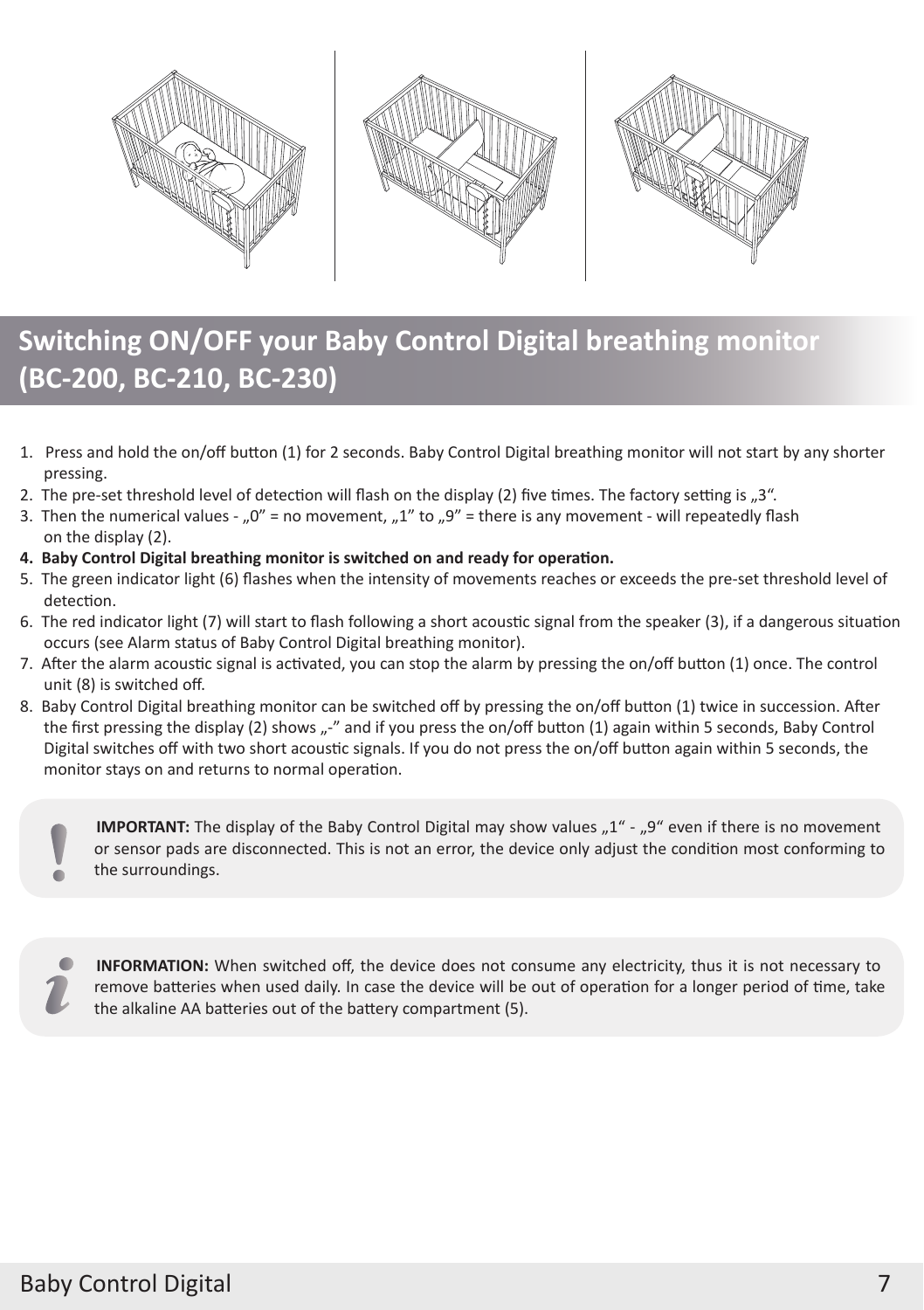# **Operation of Baby Control Digital breathing monitor (BC-200, BC-210, BC-230)**

The numerical display (2) will show the intensity of breathing movements detected by Baby Control Digital approximately every 2.5 seconds  $(0.9^{\circ}$  - the most intensive,  $.1^{\circ}$  - the least intensive,  $.0^{\circ}$  - no movement detected). At the same time the green indicator light (6) will flash if the intensity of detected movement reaches or exceeds the pre-set threshold value. Thus it is possible to check even from a distance whether the device has detected a movement that is intensive enough. An acoustic warning signal will sound from the speaker (3) and the red indicator light (7) start to flash when the measured value does not reach the pre-set threshold level four times in succession (12 seconds). Then the alarm is activated. If the measured value is very low or equal to zero, it is likely that the mattress placed on the sensor padis extremely thick or baby is lying close to the edge of the sensor pad (11). Please change this state to avoid false alarms.

**IMPORTANT:** For the Baby Control Digital breathing monitor operation it is very important to adjust the threshold level of detection, i.e. the value between  $.1$ " and  $.9$ " to be attained by the breathing movement of the baby. Typically, the value "3" is used (factory setting). You may change the setting in justified cases (see Adjusting the threshold level of detection).

# **Adjusting the threshold level of detection (BC-200, BC-210, BC-230, BC-220i, BC-230i)**

**IMPORTANT:** The factory setting of the threshold level of detection is "3". This valueis optimalfor babies until one year of age. Please change it only in justified cases.

The threshold level of detection of Baby Control Digital breathing monitor may be adjusted at nine levels. It may be necessary to increase or decrease it according to situation. Please bear in mind that by decreasing the threshold level of detection, Baby Control Digital breathing monitor will become more sensitive to false vibrations from the surroundings, while its increase may make it more difficult to distinguish weak breathing movements! Therefore tests must be performed several times and very carefullyalways after the threshold level of detection is adjusted (see Testing). A special attention must be paid to appliances emitting permanent vibrations, such as air conditioning equipment, refrigerators, etc. If other value than "0" is flashing on the display and baby is not in the bed, Baby Control Digital breathing monitor detects vibrations from some place in its surroundings. In such case do not use it until the source of vibrations is found.

The justified case for changing the threshold level of detection is e.g. when Baby Control Digital breathing monitor without the baby's presence shows any value higher than "0" due to vibrations and it is not possible to keep these disturbing actions from happening (e.g. strong traffic in the street). In such case please set the threshold level of detection by 2 levels higher than is the highest value caused by such disturbance. You must be aware that by increasing the threshold level of detection Baby Control Digital will not respond to tiny breathingmovements of the baby which may increase the false alarm probability. This is mainly the problem with lower weight babies, whose breathing movements are weak even under normal conditions.

Sometimes, it may become necessary to set the threshold level of detection to  $n^2$  or  $n^2$ , especially in the case of premature babies with low weight; however one should proceed with great care when decreasing the level so that vibrations coming from the surroundings do not influence the sensing. This may be checked on the display when the device is switched on and the baby is not lying in the bed! In the absence of the baby, Baby Control Digital breathing monitor must sound an alarm when in quiescent state.

 $\blacksquare$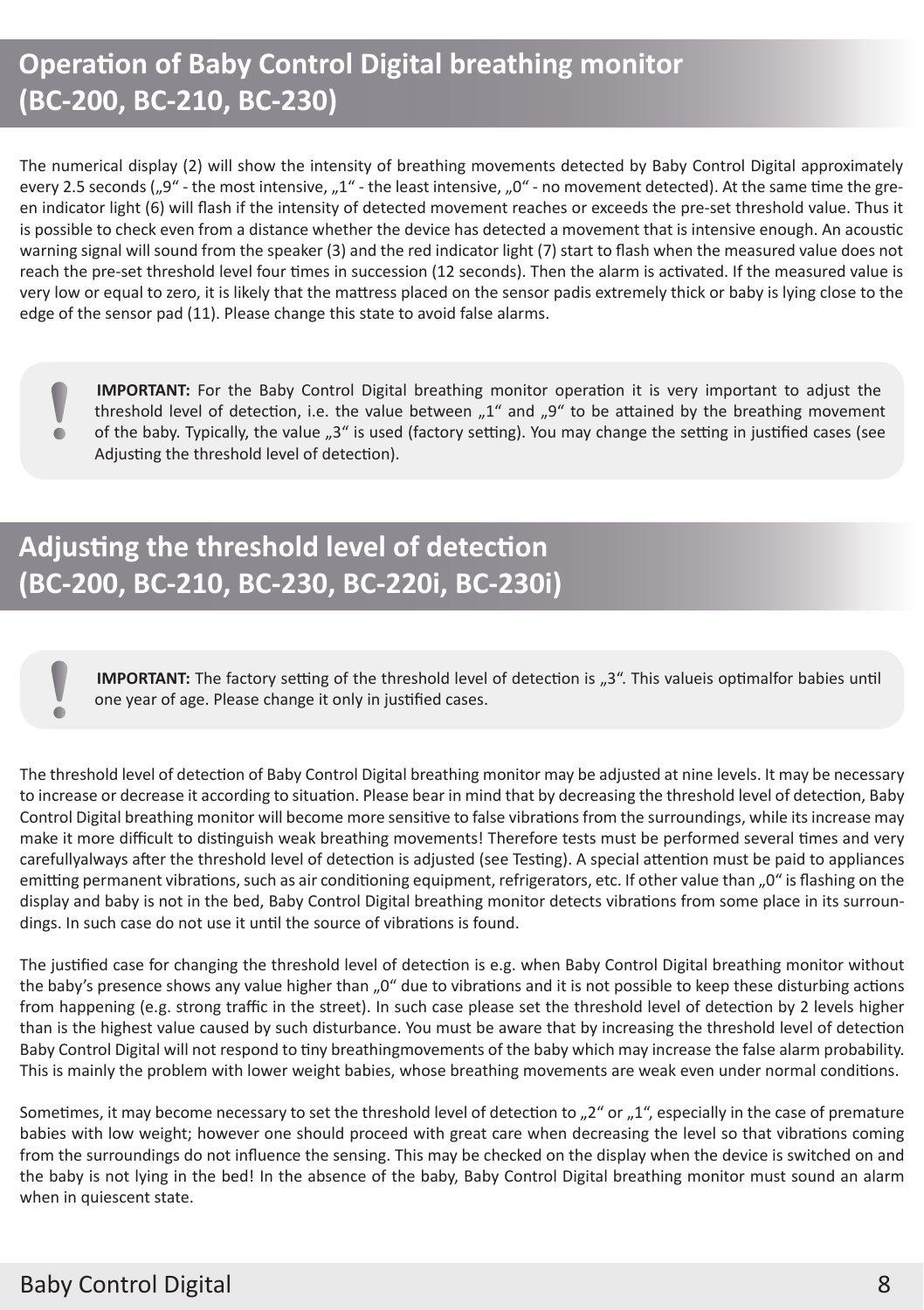### **How to readjust the threshold level of detection**

- 1. Switch off Baby Control Digital breathing monitor using on/off button (1) and wait for 5 seconds.
- 2. Then press the on/off button (1) and hold for 20 seconds. The display (2) will show the actual value of threshold level of detection ( $n^2$  to  $n^9$ ), then letters  $n^2 - n^2$ . Wait until letters  $n^2 - n^2$  are displayed.
- 3. Release the on/off button (1) when  $L'' L'''$  (LEVEL) has appeared. Numbers  $L''$  to  $L''$  slowly appear on the display (2) (the sequence is displayed three times in succession).
- 4. Press shortly the on/off button (1) when your desired value of threshold level of detection appears on the display (2). Thus the new threshold level of detection is stored. This new value will quickly flash several times on the display (2) and the device is restored to normal operation.

**IMPORTANT:** Always repeat the testing after the readjustment of threshold level of detection was performed!

# **Alarm status of Baby Control Digital breathing monitor (BC-200, BC-210, BC-230)**

- 1. The breathing movements detected on the sensor pad (11) are lower four times in succession (12 seconds) than the pre-set threshold level of detection.
- 2. The red indicator light (7) starts flashing and simultaneously four warning acoustic signals sound from the speaker (3). (If detection of breathing movements is restored in this phase, Baby Control Digital continues its normal operation.)
- 3. The alarm is triggered! The display (2) shows the letters ..H"- ..E" ..L"- ..P".
- 4. The alarm sounds until you press the on/off button (1). Then the device switches off.
- 5. The alarm is not silenced even when the signal from any of sensor pads (11) is transmitted again.
- 6. In case of any alarm you must check whether it is not false (false alarm can be caused by a mattress being too thick or baby moving outside the sensor pad).

**INFORMATION:** Consult your baby's doctor how to deal with such situation. Take part in trainings where advice is given together with practical exercises. This is the only way how to acquire skills that are essential when restoration of breathing is needed.

![](_page_8_Picture_14.jpeg)

 $\blacksquare$ 

**IMPORTANT:** In the case of true alarm, check immediately whether airways are not obstructed by any foreign body or vomit. If so, try to remove the foreign body from the baby's mouth or nose and call the emergency! If you see no foreign body in the airways, immediately start with restoration of breathing based on experiences learnt at training courses. If you did not visit any such training, call any person that is able to perform first aid to restore breathing. Do not panic in danger. It is very important to keep cool, because any hasty action may lead to an irrevocable damage! One must be psychically prepared to an occurrence of such event and know exactly what to do.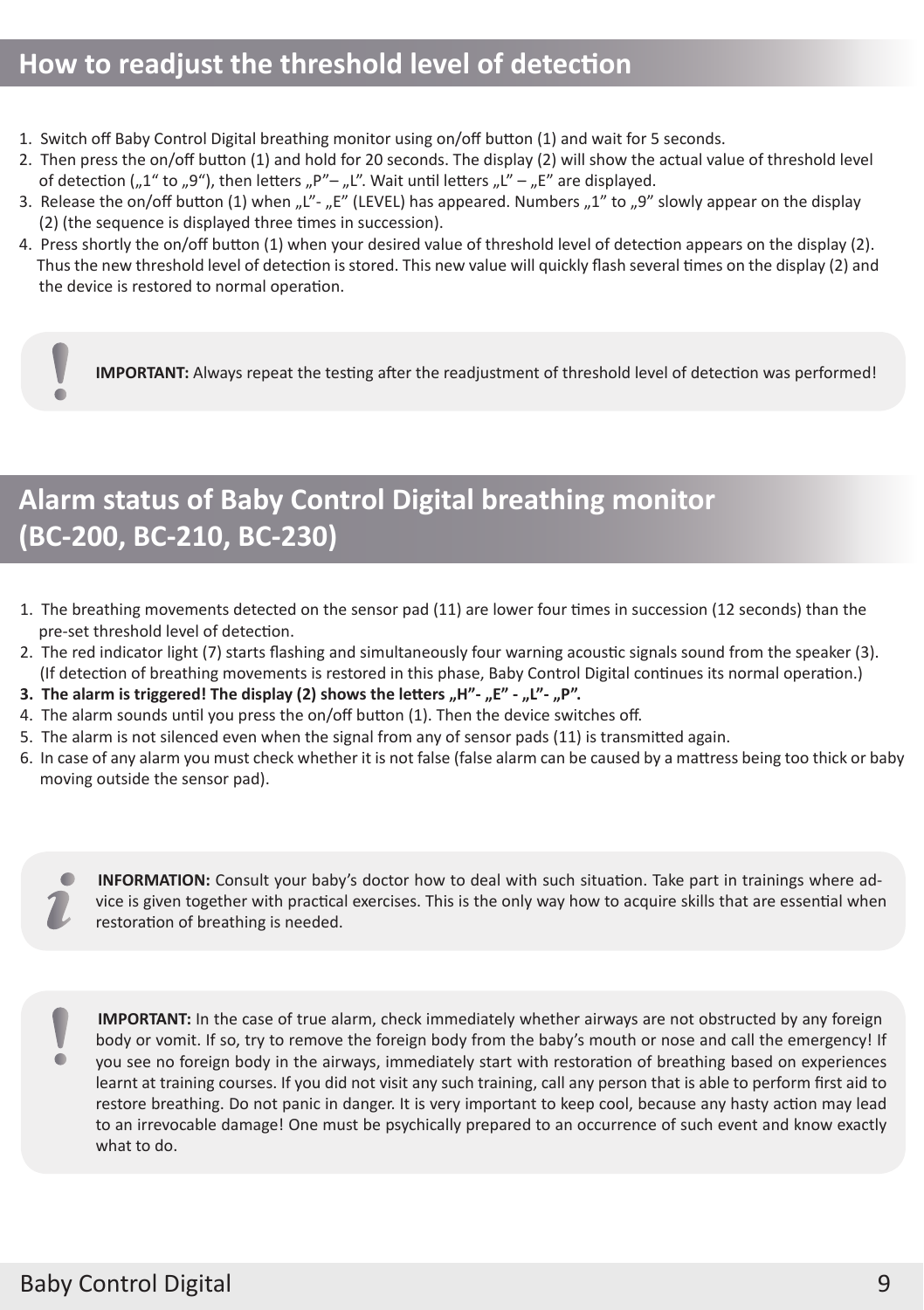### **Event memory of Baby Control Digital breathing monitor (BC-200, BC-210, BC-230, BC-220i, BC-230i)**

Baby Control Digital breathing monitor features 9 minutes event memory which records the events of last 9 minutes before the switch-off (both numbers on the display and acoustic signals). These recordings may become very useful especially when alarm occurs as they make possible to gain information about whether your baby's breathing pattern before the alarm was regular or not.

### **How to read the event memory**

- 1. Switch off Baby Control Digital breathing monitor using on/off button (1) and wait for 5 seconds.
- 2. Then press the on/off button (1) and hold for 10 seconds until letters  $P''$   $L''$  (PLAY) appear. Release the on/off button (1).
- 3. The display (2) shows the minutes passed "1P", "2P" to "9P" (max. 9 minutes). Choose how many minutes you want to replay.
- 4. When you see the required minute, press the on/off button (1). The values, which have been recorded during this minute, will be replayed (both numbers on the display and acoustic signals). Replay takes place in real time, which means that recorded values follow each other in the same way and same time as they happened while the device had been used.
- 5. You may stop replaying at any time by pressing the on/off button (1). Pressing the button once will switch Baby Control Digital to normal mode, pressing it twice will switch it off.
- 6. After the whole recording has been played, its end is marked with a long tone and the device switches to normal mode.

### **Low voltage of Baby Control Digital breathing monitor battery (BC-200, BC-210, BC-230, BC-220i, BC-230i)**

After Baby Control Digital is switched on by the on/off button (1) and after the pre-set threshold level of detection flashes five times on the display (2), the letter "E" will be constantly flashing on the display accompanied by an acoustic signal. This situation means that the battery voltage is low. Any voltage drop to 2.7V (1.35V per one battery) may endanger the reliable operation of Baby Control Digital breathing monitor. In such case do not use the device for the reasons of safety. Baby Control Digital cannot be switched off until batteries are replaced. Always keep spare alkaline AA batteries at home in order to ensure uninterrupted operation. Battery life expectancy is about 2-3 months, depending on the battery type and number of hours of operation.

**IMPORTANT:** If there is a short acoustic signal after the device has been switched on and "E" flashes once on **the display, the battery will soon get exhausted.** Baby Control Digital breathing monitor may be safely used for another 12 hours, however you should **replace the batteries as soon as possible**!

**Baby Control Digital breathing monitor must not be used with rechargeable AA batteries, because their combined rated voltage is only 2.4V!**

The battery condition is tested automatically after every start of the device.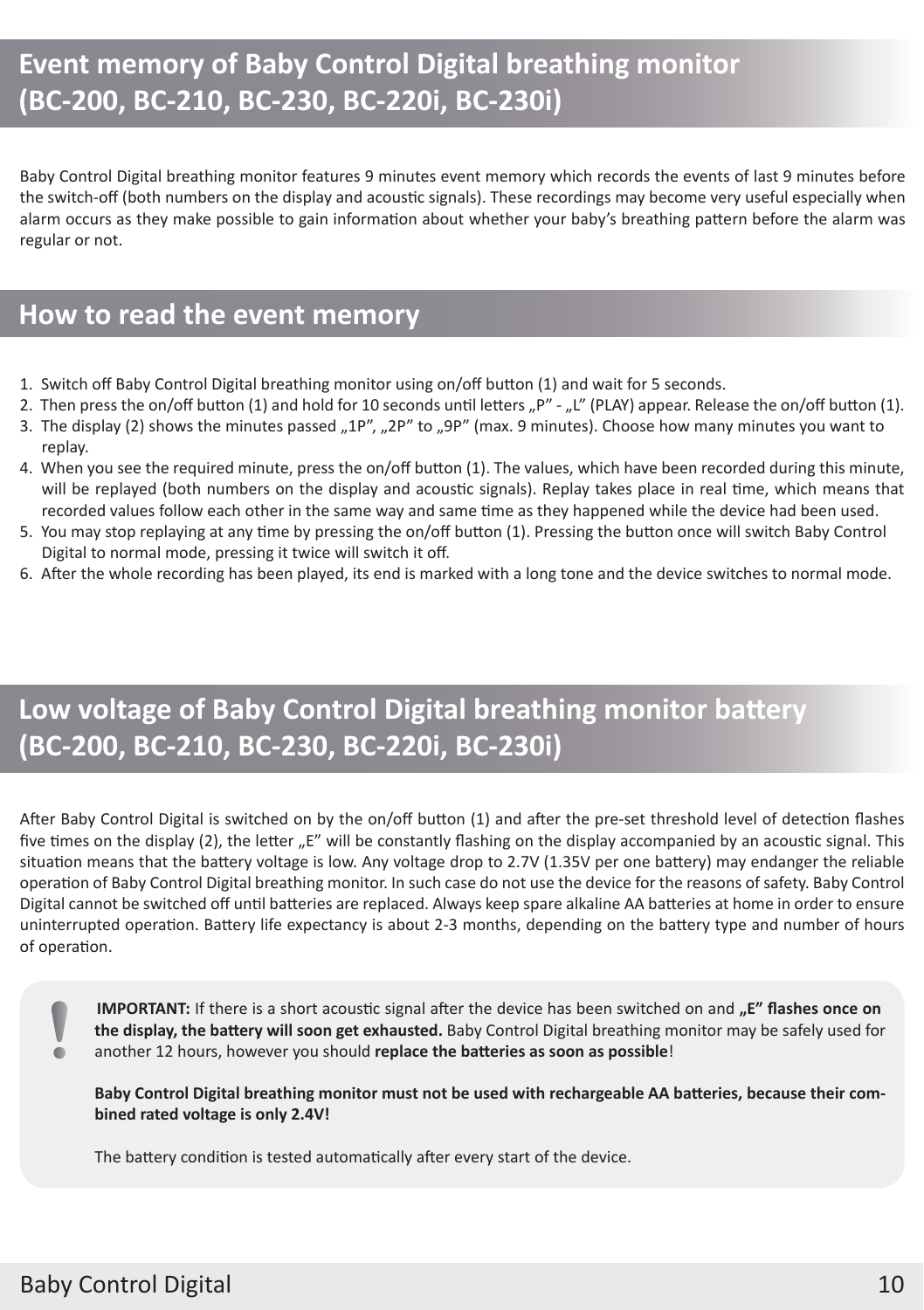## **Testing Baby Control Digital breathing monitor (BC-200, BC-210, BC-230, BC-220i, BC-230i)**

If you wish to try how the Baby Control Digital breathing monitor triggers a warning signal or whether it is ready for operation, then take the baby out of the bed, crib or pram when the device is switched on. The pre-set threshold level of detection will flash several times on the display (2) after switching on. Then the detected value, which flashes every two and half seconds, will be lower and lower as there is no movement, until you gently touch the sensor pad or mattress with your hand. If you keep your hand directly on the sensor pad, the device will detect even continuous, instinct muscle movements and so the displayed value is not zero (mostly "9").

Because of its high sensitivity, Baby Control Digital breathing monitor may be tested as follows: stand half a meter (about 50 cm) from the bed and wait until the display shows ..0" or ..1". Then blow towards the mattress. Baby Control Digital will detect this movement and the displayed value must be at least one level higher than is the pre-set threshold level of detection. Then the alarm situation should occur (see Alarm status). Test your Baby Control Digital breathing monitor at least once or twice a week.

**IMPORTANT:** Baby Control Digital breathing monitor is sensitive to even tiny mechanical vibrations coming from the surroundings and its operation may be influenced by external effects (ventilator, draught, nearby refrigerator, TV, toy of baby's elder brother or sister, dynamic walk near the bed, etc.). We recommend to eliminate these effects as much as possible not only for the sake of the baby's undisturbed sleep, but also to avoid the malfunction of the device. If these effects cannot be completely eliminated, then perform the testing with increased caution. In case of need you may decrease the sensitivity of Baby Control Digital breathing monitor so that the threshold level of detection is adjusted in the manner described above (see Adjusting the threshold level of detection).

# **Baby Control Digital breathing monitor – TWIN MODE (BC-220i, BC-230i)**

### **Characteristic features**

If appropriate conditions are met, Baby Control Digital breathing monitors of BC-220i and BC-230i types are able to monitor the breathing of twin (two) babies at the same time and sound alarm if suspension of breathing occurs in anyone of them. Baby Control Digital breathing monitors of BC-220i and BC-230i types only differ in the number of their sensor pads. (BC-220i – 2 sensor pads, BC-230i – 4 sensor pads).

![](_page_10_Picture_7.jpeg)

### Baby Control Digital 11 November 2014 11 November 2014 12:00 11 November 2014 12:00 11 November 2014 12:00 12:0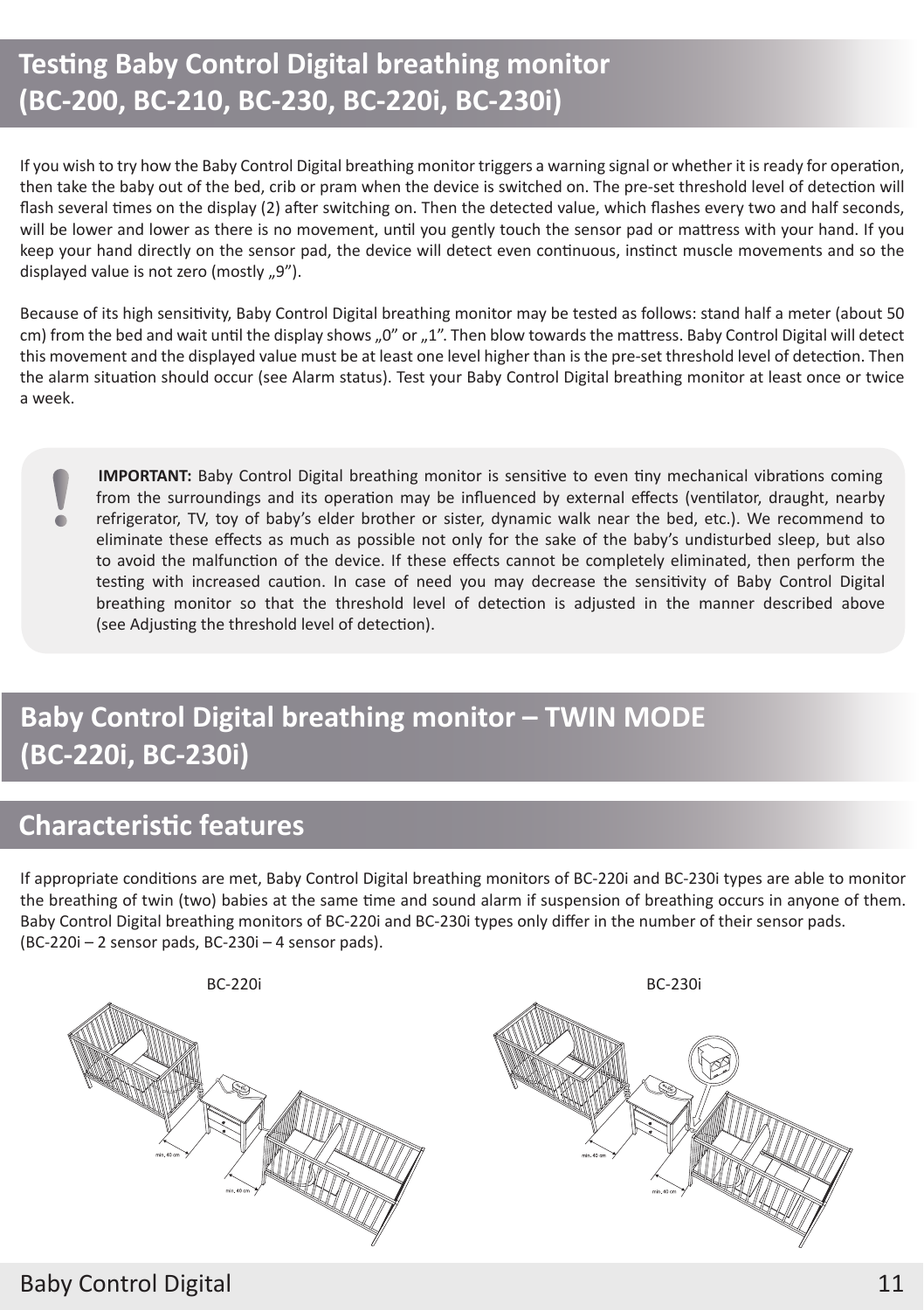To ensure proper functioning of the twin mode, each baby must be in placed his/her own bed. Beds must be placed from each other as far as the cables of the sensor pads make it possible, but at least 40 cm. This way the movements of babies will not interfere with one another's sensor pads. You may test whether the beds are in adequate distance by taking one baby out of the bed. The sensor pad placed in his/her bed then must display the state with no movement and Baby Control Digital breathing monitor must trigger an alarm. Then the test should also be carried out with the second baby. At least 2 sensor pads are needed for the twins, one pad under each baby.

# **Putting Baby Control Digital breathing monitor – TWIN MODE (BC-220i, BC-230i)**

- 1. Detach the upper plastic cover (4) from the control unit (8). Parts are not fixed with any screw, it is only necessary to put them apart carefully.
- 2. Insert two alkaline AA batteries (do not use rechargeable batteries) into the battery compartment (5) inside the control unit (8). Make sure the batteries are in the marked +/– orientation.
- 3. Subsequently, the condition of batteries and control unit (8) are automatically tested. You will hear an acoustic signal from the speaker (3) twice and simultaneously the left indicator light (6) flashes green and the right indicator light (7) flashes red.
- 4. Attach the upper plastic cover (4) to the control unit (8).
- 5. Connect the sensor pad cables (11) to the socket (9 or 10) located on the side of the control unit (8).
- 6. Place the sensor pads (11) evenly at the bed's grating (approximately on the place where the baby's chest is to be situated) and place the mattress over them. Never bend, fold or roll sensor pads!
- 7. Attach the control unit (8) to the baby bed using Velcro clamps. Baby Control Digital cable must be secures so that the larger baby cannot pull it, the best way is to turn it around one of the bed bars
- **8. Baby Control Digital breathing monitor is ready for operation.**

# **Switching ON/OFF Baby Control Digital breathing monitor – TWIN MODE (BC-220i, BC-230i)**

- 1. Press and hold the on/off button (1) for 2 seconds. Baby Control Digital breathing monitor will not start by any shorter pressing.
- 2. The pre-set threshold level of detection will flash on the display (2) ten times. The factory setting is "3".
- 3. Then the numerical values "0" = no movement, "1" to "9" = there is any movement will repeatedly flash on the display (2). At first, the measured value coming from the left socket (9) is displayed with simultaneous flashing of the left indicator light (6), then from the right socket (10) with simultaneous flashing of the right indicator light (7).
- **4. Baby Control Digital breathing monitor is switched on and ready for operation.**
- 5. The indicator lights (6 and 7) flash green when the intensity of breathing movements reaches or exceeds the pre-set threshold level of detection.
- 6. The indicator light (6 or 7) will start to flash red accompanied by a short acoustic signal from the speaker (3) if a dangerous situation occurs (see Alarm status of Baby Control Digital breathing monitor - TWIN MODE).
- 7. After the alarm acoustic signal is activated, you can stop the alarm by only pressing the on/off button (1) once. The control unit (8) is switched off.
- 8. Baby Control Digital breathing monitor can be switched off by pressing the on/off button (1) twice in succession. After the first pressing the display (2) shows  $r''$  and if you press the on/off button (1) again within 5 seconds, the device switches off with two short acoustic signals. If you do not press the on/off button again within 5 seconds, the monitor stays on and returns to normal operation.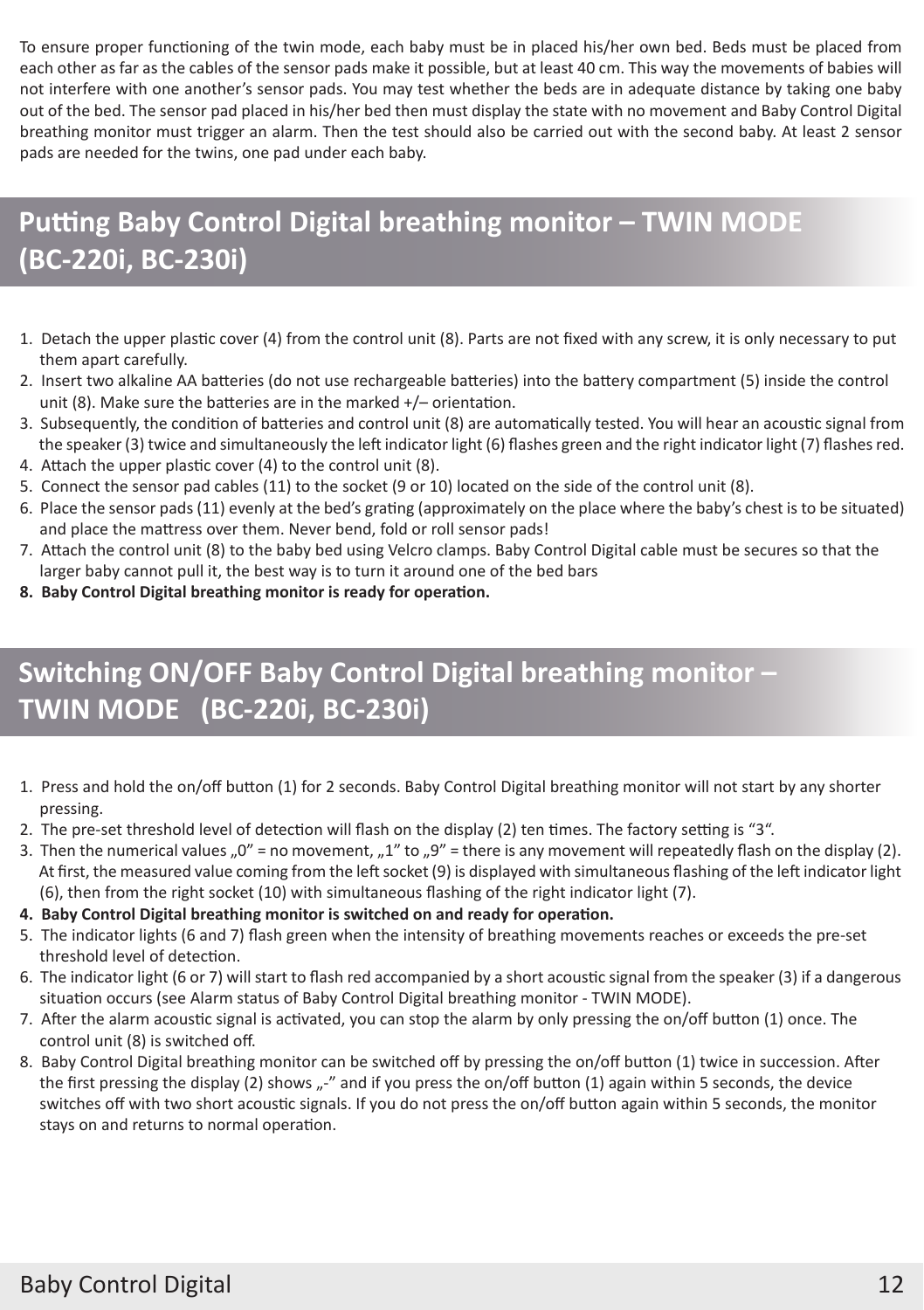# **Operation of Baby Control Digital breathing monitor – TWIN MODE (BC-220i, BC-230i)**

The numerical display (2) will show the intensity of breathing movements detected by Baby Control Digital approximately every 2.5 seconds ("9" - the most intensive, "1" - the least intensive, "0" - no movement detected). At first, the value coming from the left socket (9) is displayed – breathing movements of the baby lying on the sensor pad to the left. Then the value coming from the right socket (10) is displayed - breathing movements of the baby lying on the sensor pad to the right. At the same time the indicator light (6) above the socket (9) and the indicator light (7) above the socket (10) flash green if the intensity of detected movements reaches or exceeds the pre-set threshold level. Thus it is possible to check even from a distance whether the device has detected movements that are intensive enough. An acoustic warning signal will sound from the speaker (3) and the indicator light (6 or 7) will start to flash red when the measured value does not reach the pre-set threshold level of detection four times in succession (12 seconds). Then the alarm is activated. If the measured value is very low or equal to zero, it is likely that the mattress placed on the sensor pad is extremely thick or baby is lying close to the edge of the sensor pad (11). Please change this state to avoid false alarms.

**IMPORTANT:** In the twin mode, at first the status of the sensor pad connected to the socket on the **left-hand side** flashes on the display, then the status of the sensor pad on the **right-hand side**.

**IMPORTANT:** For the Baby Control Digital breathing monitor operation it is very important to adjust the threshold level of detection, i.e. the value between  $n^{\prime}$  and  $n^{\prime}$  to be attained by the breathing movement of the baby. Typically, the value "3" is used (factory setting). You may change the setting in justified cases (see Adjusting the threshold level of detection).

# **Alarm status of Baby Control Digital breathing monitor – TWIN MODE (BC-220i, BC-230i)**

- 1. The detected value of breathing movements coming from the left or right sensor pad (11) is lower four times in succession (12 seconds) than the pre-set threshold level of detection.
- 2. The indicator light (6 baby lying to the left or 7 baby lying to the right) above the appropriate socket starts flashing red and simultaneously four warning acoustic signals sound from the speaker (3). (If detection of breathing movements is restored in this phase, Baby Control Digital continues its normal operation.)
- **3. The alarm is triggered! The display (2) shows the letters "H" "E" "L" "P".**
- 4. The alarm sounds until you press the on/off button (1). Then the device switches off.
- 5. The alarm is not silenced even when the signal from any of sensor pads (11) is transmitted again.
- 6. In case of any alarm you must check whether it is not false (false alarm can be caused by a mattress being too thick or baby moving outside the sensor pad).

**IMPORTANT:** When you use more than one sensor pad under one baby in the twin mode, you may connect maximally 2-2 sensor pads to Baby Control Digital breathing monitor using the T-connection (part of delivery). **Take special care that the two sensor pads connected using T-connection are placed under the same baby**! Otherwise the device is not able to differentiate between the movements of two babies.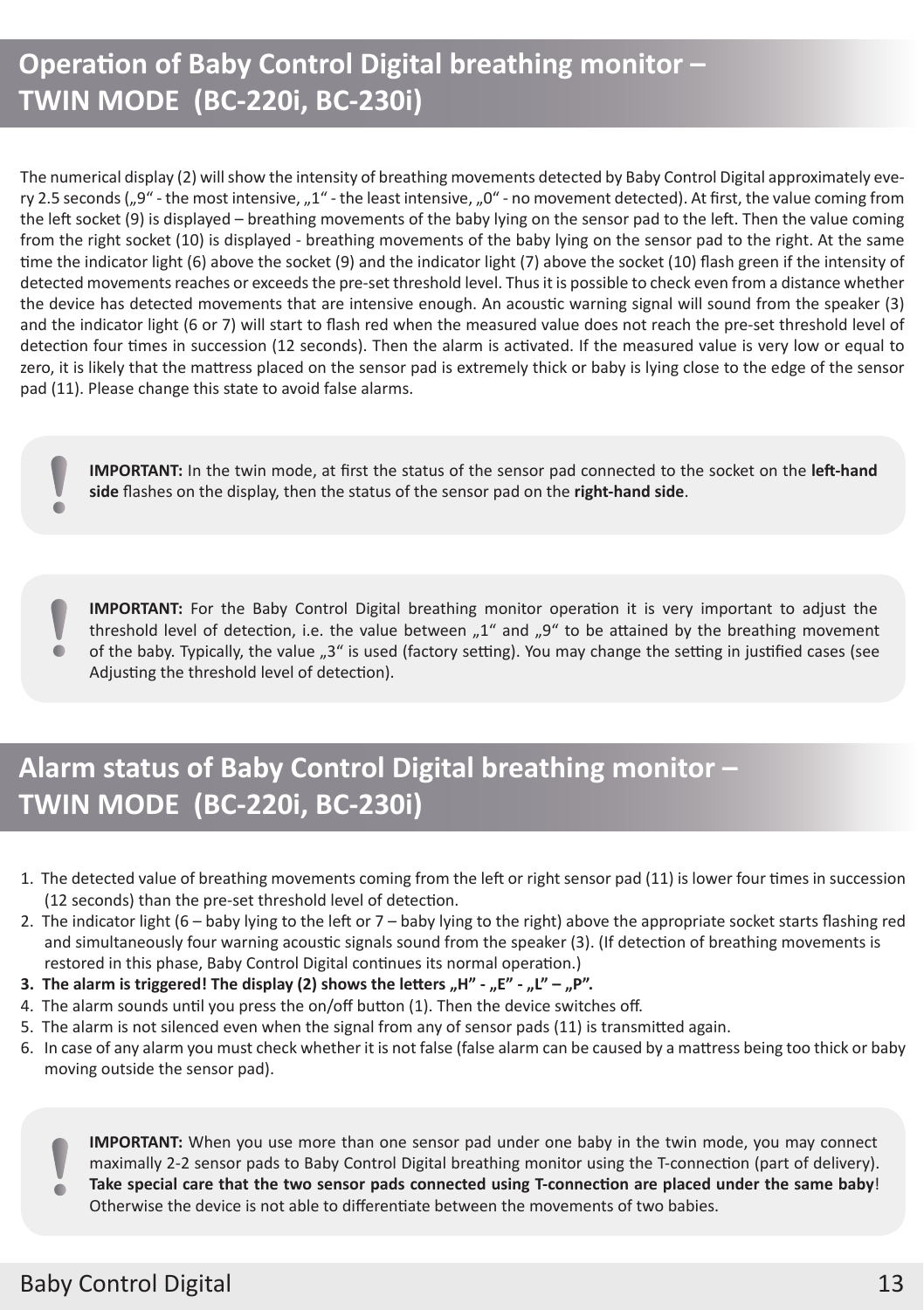## **Temporary/permanent suspension of TWIN MODE (BC-220i, BC-230i)**

Baby Control Digital breathing monitor of BC-220i and BC-230i types for twinsmay also be used for only one baby. Before that the device must be switched from the twin mode into one-baby mode. This meansa **permanent** switching from one mode to another - **not to be confused with a temporary suspension of the twin mode!**

- 1. When switched off, press the on/off button (1) and hold for approximately 30 seconds until letters "S" "E appear. Release the on/off button (1).
- 2. The display shows alternating values  $n1$ " and  $n2$ ".
- 3. If you press the on/off button (1) while "1" is displayed, Baby Control Digital breathing monitor will be set to the one-baby mode and should be operated according to instructions described above.
- 4. If you press the on/off button (1) while ..2" is displayed, the twin mode is set.

### **Temporary suspension of TWIN MODE**

Baby Control Digital breathing monitor offers you the option of **temporary suspension of the twin mode** in case that one baby is still sleeping, but the other had to be taken out of the bed for any reason.

- 1. For temporary suspension of the twin mode shortly press the on/off button (1) once. This will cause the temporary change to the one-baby mode.
- 2. The red flashing indicator light (6 or 7) on the side where the baby is not present warns you not to forget to change the device back to the twin mode after the second baby is returned to the bed on the sensor pad (11) connected into an appropriate socket (9 or 10).
- 3. The twin mode is restored by shortly pressing the on/off button (1) again.

**IMPORTANT:** Baby Control Digital breathing monitor is wholly independent of 230V network and operates exclusively at low voltage. An electric shock is practically impossible! The device does not generate or emit any electromagnetic or other radiation. The use of the device is perfectly safe.

**IF YOU HAVE ANY SUSPICION OF DEFECT, DO NOT USE THE DEVICE UNDER ANY CIRCUMSTANCES!**

![](_page_13_Picture_13.jpeg)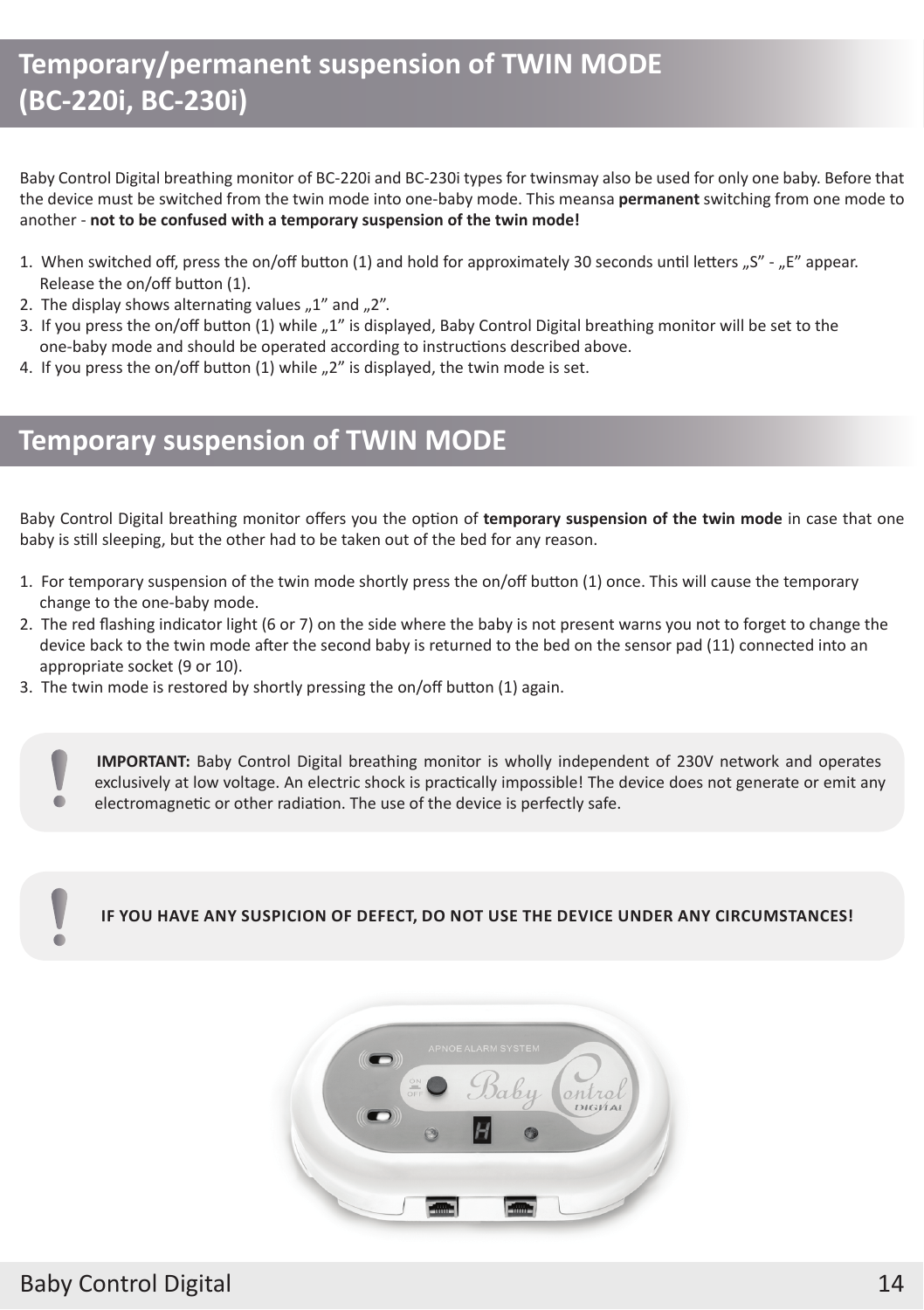# **Technical specifications of Baby Control Digital breathing monitor (BC-200, BC-210, BC-230, BC-220i, BC-230i)**

#### **Control unit (BC-200, BC-210, BC-230, BC-220i, BC-230i)**

| Power supply | 3V, 2×1.5V alkaline AA batteries (average service life 1500-1700 hours) |
|--------------|-------------------------------------------------------------------------|
| Dimensions   | 155×90×37 mm                                                            |
| Weight       | 155 <sub>g</sub>                                                        |

#### **Sensor pad (BC-200, BC-210, BC-230, BC-220i, BC-230i)**

| Recommended weight of baby | from 2 kg to 20 kg |
|----------------------------|--------------------|
| <b>Dimensions</b>          | 500×305×15 mm      |
| Weight                     | 750 g              |

## **Technical specifications of BC-Wireless (BCR-402) and receiver (BCR-406)**

#### **BC-Wireless (BCR-402) – transmitter**

| Working frequency  | 2400 MHz - 2483.5 MHz       |
|--------------------|-----------------------------|
| Output power       | 5 dBm (max 1mW, typ. 0.2mW) |
| <b>Dimensions</b>  | 52×36×20 mm                 |
| Number of channels | 83                          |
| Weight             | 20 <sub>g</sub>             |

#### **BC-Wireless (BCR-406) – receiver**

| Receiving unit    | Li accumulator, recharging from mini USB (small-scale, portable) |
|-------------------|------------------------------------------------------------------|
| <b>Dimensions</b> | $37\times57\times16$ mm                                          |
| Weight            | 25g                                                              |

### **Technical specifications of BC-Bluetooth (BC-BT3.2) wireless unit**

| Application/OS    | smartphone, tablet, PC, notebook / Android, Windows, iOS               |
|-------------------|------------------------------------------------------------------------|
| Operation         | Bluetooth 1.2 standard, Class 2, up to 15-25 m (within the apartments) |
| Working frequency | 2402 MHz - 2480 MHz                                                    |
| Output power      | $2.5$ mW (4 dBm) + 3.5 dBm (PCB antenna)                               |
| <b>Dimensions</b> | $52\times36\times20$ mm                                                |
| Weight            | 20 g                                                                   |

### Baby Control Digital 15